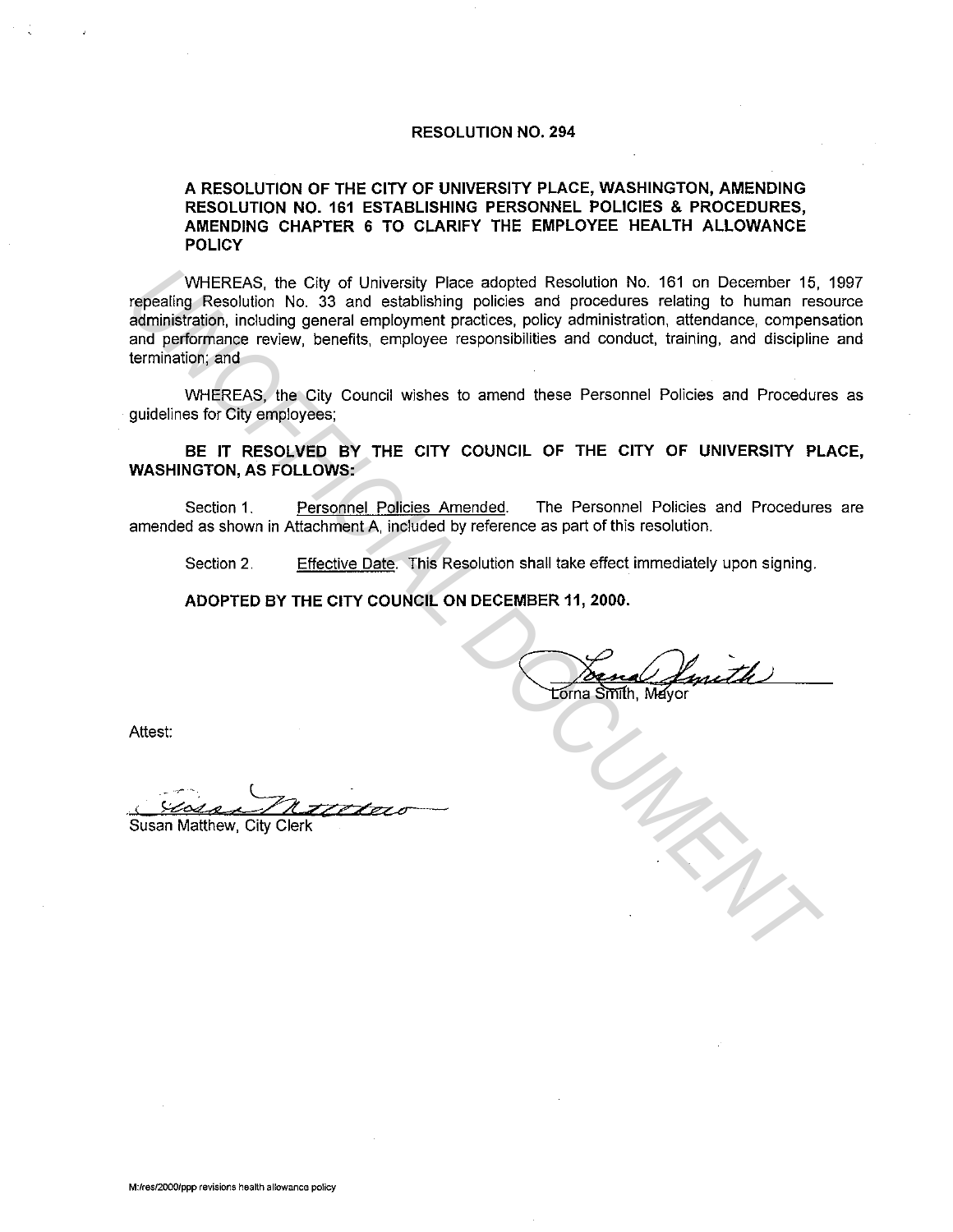# **ATTACHMENT A TO RESOLUTION NO.**

#### **CHAPTER 6**

#### **BENEFITS**

## **6.01 RETIREMENT BENEFITS**

The City does not participate in the federal social security program. In place of it, the City provides the following retirement programs for employees. All retirement benefits shall be a fringe benefit accruing to the employee by virtue of employment with the City and shall not be considered part of the employee's regular rate of pay. **6.01 RETIREMENT BENEFITS**<br>
The City does not participate in the federal social security program. In place<br>
the City provides the following retirement programs for employees. All retirem<br>
<u>benefits shall be a frince benefi</u>

**Social Security Replacement Program:** All employees eligible for participation in the Washington State Public Employees Retirement System utilize this system as a replacement for the federal social security program. Employees not eligible for PERS and other benefits will pay into social security.

All City employees contribute to Medicare insurance portion of FICA.

**State Retirement System (PERS):** All regular full-time and eligible part-time employees are covered by the statewide retirement system, the Public Employees Retirement System (PERS). Benefit levels, contribution rates, and eligibility criteria are set by the State of Washington.

**Money Purchase Plan:** The City provides two money purchase 401(a) plans, one mandatory and one optional, in which the City contributes on behalf of the employee and the employee participates according to Appendix C of this manual and within dollar limits defined by the IRS.

**Deferred Compensation Plan:** The City provides a voluntary deferred compensation 457 plan for employees to contribute pre-tax dollars.

(See Appendix "C" for more details on retirement plan benefits and contributions.)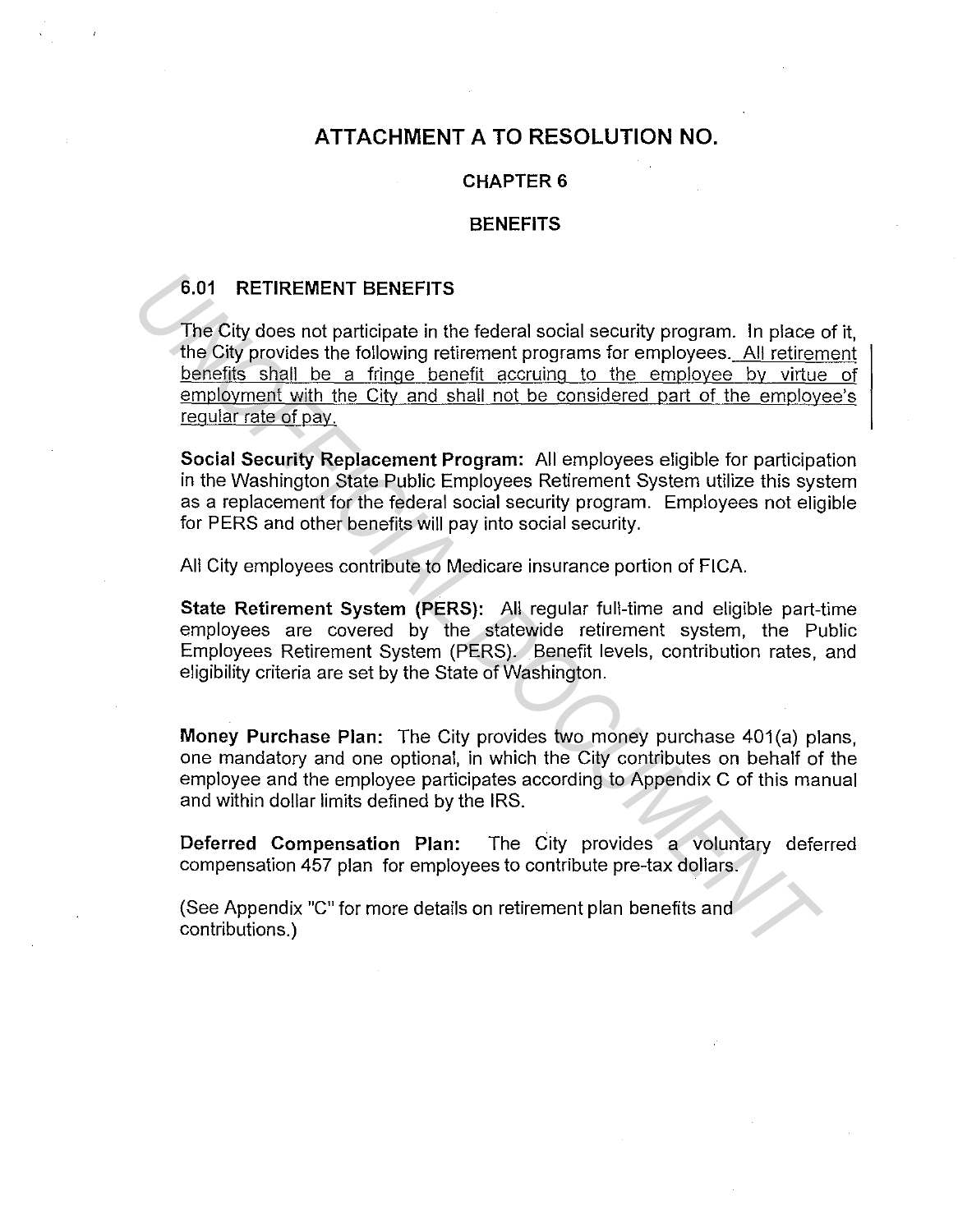### **06.03 BENEFIT ALLOWANCE**

The City provides a monthly benefits allowance (as adopted in the annual budget ordinance) for all regular full-time City employees and a pro-rated amount for regular part-time employees provided that each employee shall be required to subscribe to individual medical, dental (including orthodontia if applicable) and vision coverage as-at a minimum. Any remaining allowance under the health allowance minimum may be used to purchase additional coverage for dependents. Employees with no dependents and employees who purchase health insurance coverage for their dependent(s) under the City's plan(s) or elsewhere can use the remaining allowance (if any) to: 1) buy up to three (3) days added vacation time per year; 2) contribute to the deferred compensation program provided by the City; 3) receive the remaining allowance as a cash payment (subject to retirement and other required deductions); and/or 4) allocate the remaining allowance into one or more of the employee's Section 125 flexible spending accounts. The health allowance shall be a fringe benefit accruing to the employee by virtue of employment with the City and shall not be considered part of the employee's regular rate of pav. **Example the standard in the dependent of the standard coverage dependents.** Employes with no dependent is and employes who purchase standard and the remaining allowance d'any to the employes where can use the remaining al

 $\triangleright$  If an employee's total health (medical, dental, orthodontia, and vision) insurance premiums exceed the monthly health allowance minimum and are less than the health allowance maximum, \$500 per month, \$0.66 per month (\$0.33 per pay period)an amount equal to the employee's orthodontia premium will be deducted from his/her paycheck.

 $\div$  If an employee's monthly (medical, dental, orthodontia, and vision) health premiums are between \$500 and the monthly health allowance maximum, \$23.00-per-month (\$11.50-per-pay-period) will be deducted from his/her paycheck.

 $\triangleright$  If an employee's monthly health (medical, dental, orthodontia, and vision) premiums exceed the health allowance maximum, the amount over the maximum (\$23 minimum(the employee's orthodontia premium as a minimum) will be deducted from his/her paycheck.

If an employee's monthly health (medical, dental, orthodontia, and vision) premiums are less than the health allowance minimum. the remaining allowance will be reduced by the amount of the employee's orthodontia premium (this reduction will be zero if the employee does not insure spouse or dependents on dental or orthodontia).

Regular employees are eligible for the benefit allowance beginning with the first full month of employment with the City. Eligible employees may elect to convert accrued vacation days to pay health insurance premiums beyond the monthly benefits allowance, providing they have used or maintain a minimum ten (10) day vacation accrual. (See Appendix "C" for more details and plan benefits.)